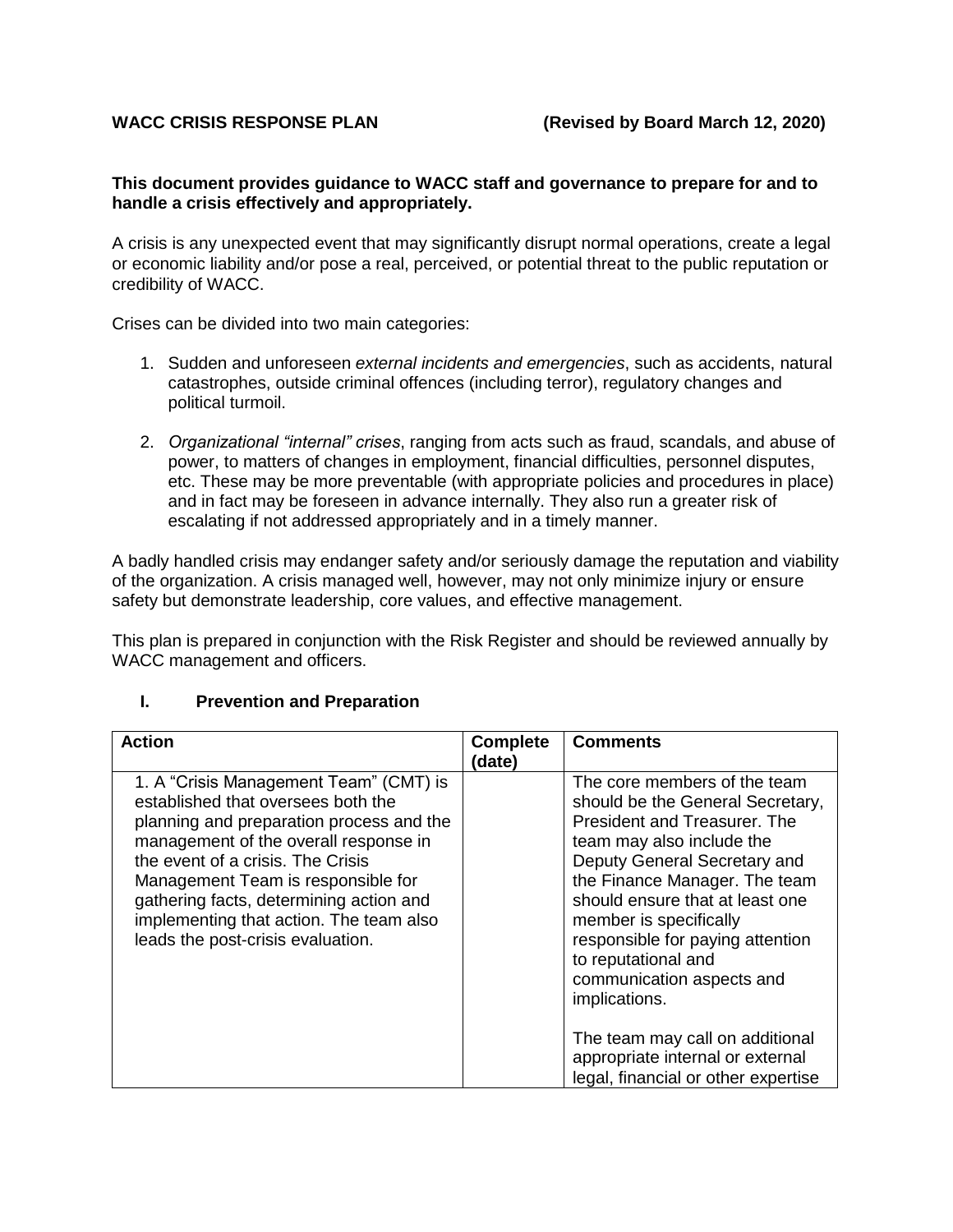|                                                                                                                                                                | depending on the nature of the<br>crisis and response.                                                                                                                                                                                                                                                                                                                                                                                                                                                                                       |
|----------------------------------------------------------------------------------------------------------------------------------------------------------------|----------------------------------------------------------------------------------------------------------------------------------------------------------------------------------------------------------------------------------------------------------------------------------------------------------------------------------------------------------------------------------------------------------------------------------------------------------------------------------------------------------------------------------------------|
|                                                                                                                                                                | In case key members of the<br>Team are unavailable during part<br>or whole of the crisis<br>arrangements should be made<br>for substitute members to take<br>their place.                                                                                                                                                                                                                                                                                                                                                                    |
|                                                                                                                                                                | Arrangements should also be<br>made to ensure that the CMT has<br>appropriate administrative<br>backup available. It is particularly<br>useful (and often vitally<br>important) to keep a careful<br>running accurate record of what<br>is known, when and by whom<br>and of what specific steps are<br>being taken to deal with the<br>crisis. This will be important in the<br>case of internal evaluation (and<br>perhaps even an external formal<br>review by a regulator) of the way<br>the crisis was handled. (See also<br>Section 7) |
|                                                                                                                                                                | It is also important for the CMT to<br>start creating a list of Questions<br>and answers (Q&As) to help<br>clarify what is known and<br>unknown in the crisis. This Q&A<br>list is vital in helping to prepare<br>reliable, accurate information for<br>stakeholders and the media. (see<br>section 3)                                                                                                                                                                                                                                       |
| 2. All staff should be reminded to have<br>available to them at all times:<br>emergency numbers (police, fire,<br>ambulance)<br>contact numbers of the general | Important that these are updated<br>regularly                                                                                                                                                                                                                                                                                                                                                                                                                                                                                                |
| secretary and deputy general secretary<br>(mobile numbers).                                                                                                    |                                                                                                                                                                                                                                                                                                                                                                                                                                                                                                                                              |
| 3. Members of the CMT should have a full<br>staff list with contact numbers.                                                                                   | Important that these are updated<br>regularly                                                                                                                                                                                                                                                                                                                                                                                                                                                                                                |
| 4. A Risk Register is reviewed annually<br>and specific procedures for high and<br>medium risk are prepared (see section II).                                  |                                                                                                                                                                                                                                                                                                                                                                                                                                                                                                                                              |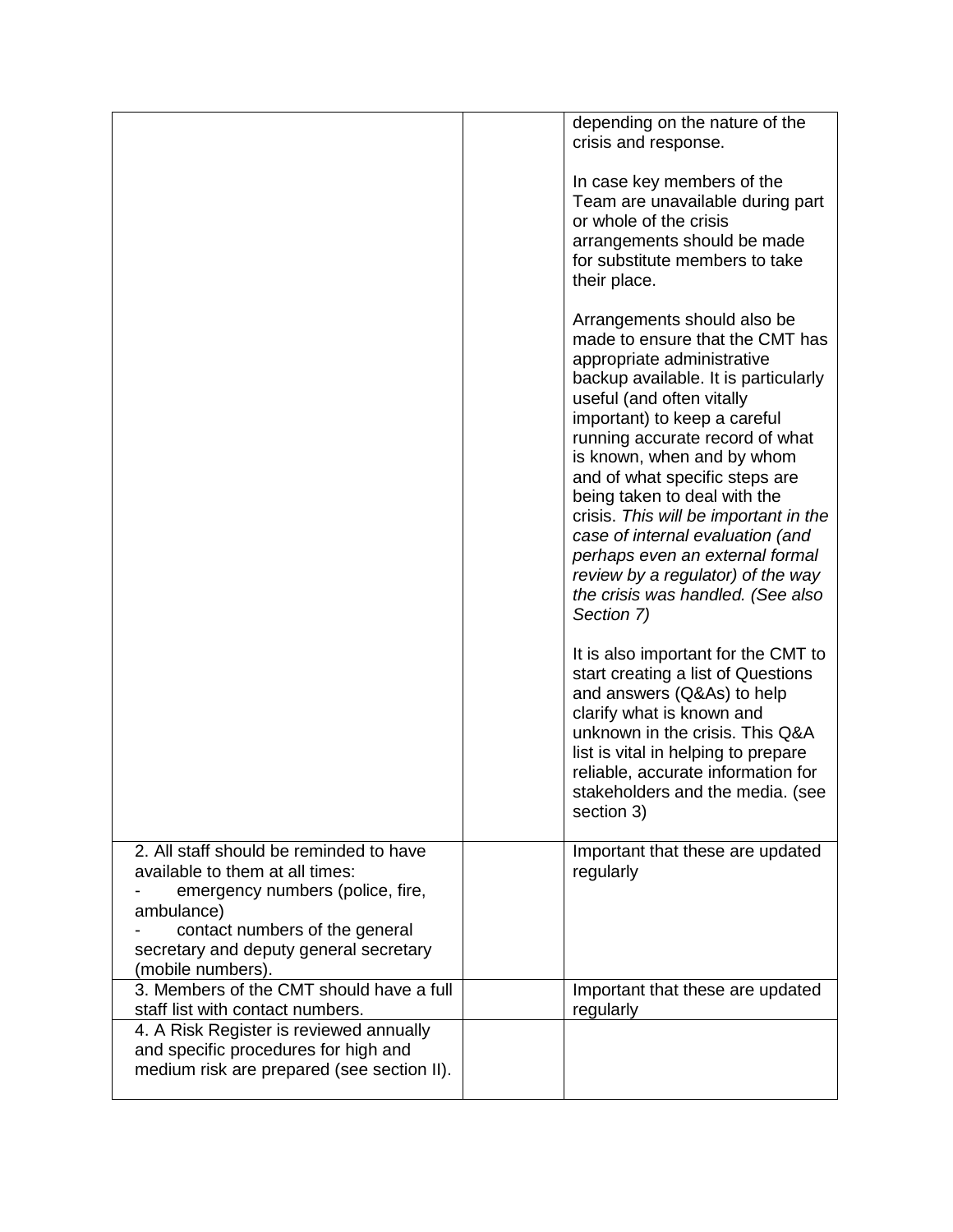| 5. All staff and board members should<br>have access (online and offline) and<br>knowledge of WACC policies and<br>practices in line with identified risks.<br>This include, but are not limited to:                                                                                                                                                                                                                                                                                                                                                                                                                                                                                                                    |                                                                                                                                                                                                                                                                                                                                                                                                                                                                                                                                                                                                                                           |
|-------------------------------------------------------------------------------------------------------------------------------------------------------------------------------------------------------------------------------------------------------------------------------------------------------------------------------------------------------------------------------------------------------------------------------------------------------------------------------------------------------------------------------------------------------------------------------------------------------------------------------------------------------------------------------------------------------------------------|-------------------------------------------------------------------------------------------------------------------------------------------------------------------------------------------------------------------------------------------------------------------------------------------------------------------------------------------------------------------------------------------------------------------------------------------------------------------------------------------------------------------------------------------------------------------------------------------------------------------------------------------|
| Financial risks, i.e. Procurement policies;<br>Anti-fraud and corruption policies; Staff<br>expense reimbursement                                                                                                                                                                                                                                                                                                                                                                                                                                                                                                                                                                                                       |                                                                                                                                                                                                                                                                                                                                                                                                                                                                                                                                                                                                                                           |
| Human Resources, i.e. Personnel<br>policies;                                                                                                                                                                                                                                                                                                                                                                                                                                                                                                                                                                                                                                                                            |                                                                                                                                                                                                                                                                                                                                                                                                                                                                                                                                                                                                                                           |
| Staff rules and regulations; Sexual<br>harassment; Child and adult safeguarding                                                                                                                                                                                                                                                                                                                                                                                                                                                                                                                                                                                                                                         |                                                                                                                                                                                                                                                                                                                                                                                                                                                                                                                                                                                                                                           |
| Security, i.e. Travel policy and<br>procedures; Office emergency<br>procedures; IT security                                                                                                                                                                                                                                                                                                                                                                                                                                                                                                                                                                                                                             |                                                                                                                                                                                                                                                                                                                                                                                                                                                                                                                                                                                                                                           |
| Communication, i.e. Media and social<br>media guidelines                                                                                                                                                                                                                                                                                                                                                                                                                                                                                                                                                                                                                                                                |                                                                                                                                                                                                                                                                                                                                                                                                                                                                                                                                                                                                                                           |
| 6. Training/role play conducted to address<br>high and medium risk crisis scenarios.<br>This can include:<br>a) Staff induction on policies and<br>procedures, including crisis responses<br>b) Media interview training for possible<br>crisis spokespeople<br>c) Emergency response handling<br>d) Crisis communication guidelines                                                                                                                                                                                                                                                                                                                                                                                    | Initial induction and training<br>should be followed up by annual<br>refresher sessions                                                                                                                                                                                                                                                                                                                                                                                                                                                                                                                                                   |
| 7. Basic communication materials are<br>prepared, updated regularly and<br>available:<br>- Website is up to date with organizational<br>and staff information<br>- Background materials on internal crisis<br>management communications are<br>prepared and accessible to staff both in<br>online and offline form including WACC<br>profile, profile of key staff, key facts and<br>stories of WACC's positive contributions.<br>- Template is prepared for public<br>statements<br>- Key stakeholders as appropriate (e.g.,<br>trustees, members, donors, partners,<br>charity regulators, media) should be<br>identified and contact/mailing lists should<br>be easily accessible to key staff.<br>(See section III) | When thinking of communicating<br>with stakeholders the Board of<br>Directors as a whole should not<br>be forgotten. It is sensible and<br>efficient to keep the management<br>of a crisis in the hands of a small<br>CMT and directors/trustees don't<br>need or want to know all the<br>details of every decision.<br>However, their responsibilities as<br>trustees means that they should<br>be brought up-to-date as soon as<br>possible. The Charity<br>Commission in the UK is very<br>strict about trustees being seen<br>to discharge their responsibilities<br>as trustees when dealing with<br>difficult issues. (See also the |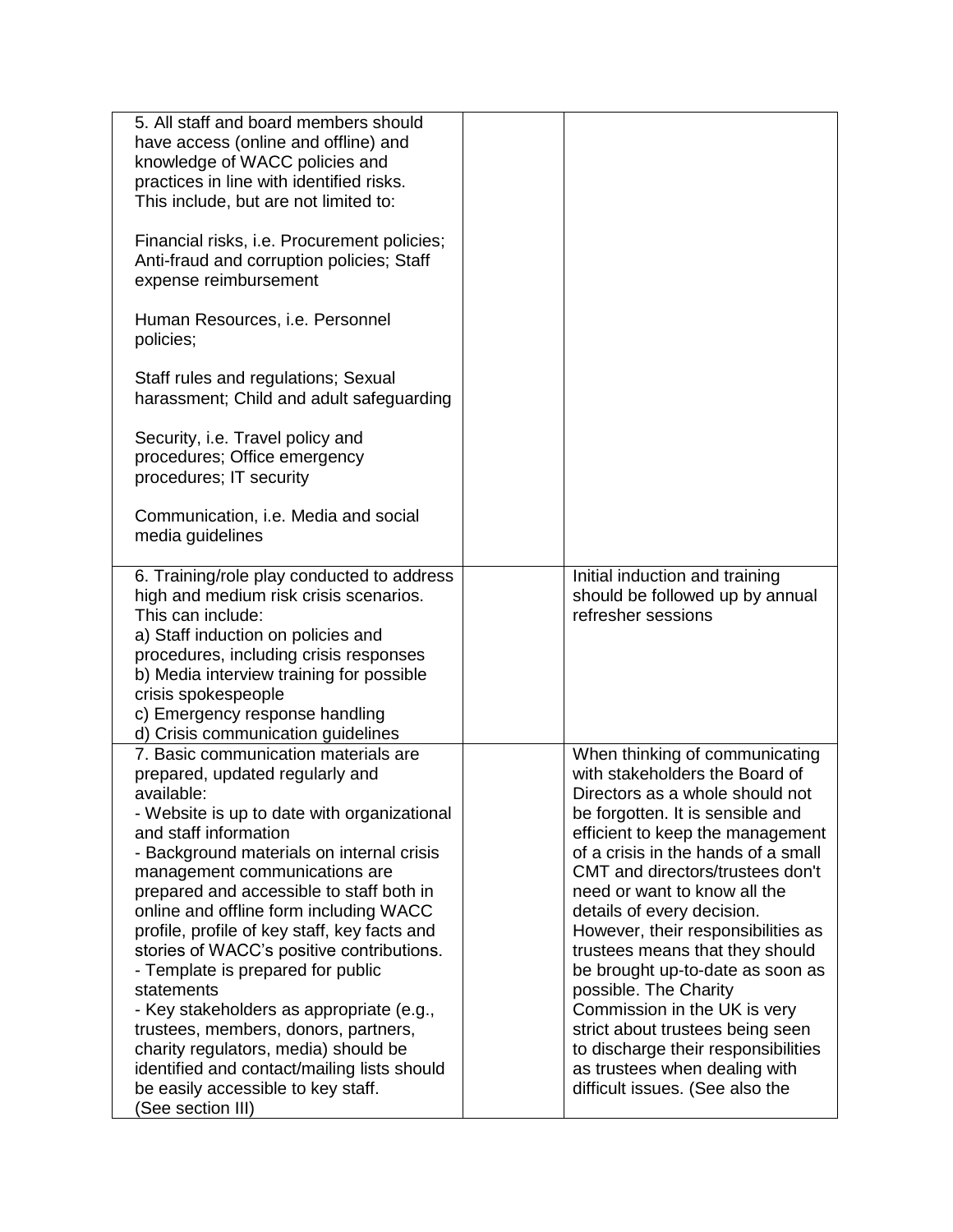|                                               | comments on keeping a record of<br>decisions, in Section 1.) |
|-----------------------------------------------|--------------------------------------------------------------|
| 8. The CMT has reviewed and agreed on         |                                                              |
| the principles of crisis management and       |                                                              |
| communication (see particularly section III). |                                                              |

# **II. Contingency measures for specific risks**

| 1.1 Death or severe illness of CEO              | 1.1 Deputy General Secretary (DGS) and    |
|-------------------------------------------------|-------------------------------------------|
|                                                 | Board Liaison trained to act in interim.  |
|                                                 | Officers to start search committee.       |
| 1.2 Death or severe illness of senior staff     | 1.2 GS or DGS to work with other staff    |
|                                                 | members to act in interim until replaced. |
| 1.3 Early departure of CEO                      | 1.3 DGS to take charge and implement      |
|                                                 | <b>Emergency Planning Policy.</b>         |
| 1.4 Major funder reduction in funding           | 1.4 Finance Committee to advise on        |
|                                                 | emergency strategy.                       |
| 1.5 Damage to reputation                        | 1.5 Crisis Communications Team to         |
|                                                 | intervene.                                |
| 1.6 Major Fraud or other serious criminality or | 1.6 GS or DGS to alert Board. CMT to take |
| misconduct                                      | action.                                   |
|                                                 | 1.7 GS or DGS to alert Board and Crisis   |
| 1.7 Severe public criticism/attack              | Communications Team to intervene.         |
|                                                 |                                           |

# **III. Crisis Communication**

1. The crisis communication team (CCT) will consist of:

General Secretary Deputy General Secretary President *Treasurer Communications Officer Legal or other technical adviser as appropriate*

Should any of the positions be directly implicated in the crisis, the WACC Officers will replace that person with a member of the Board of Directors.

# 2. WACC Spokespersons

WACC's spokespersons are normally the General Secretary and the President. The CCT will designate one of these persons or another as appropriate for a particular crisis.

A spokesperson must:

- be knowledgeable and credible
- have the authority to answer questions
- perform well under stress
- be comfortable with media
- be an official source of information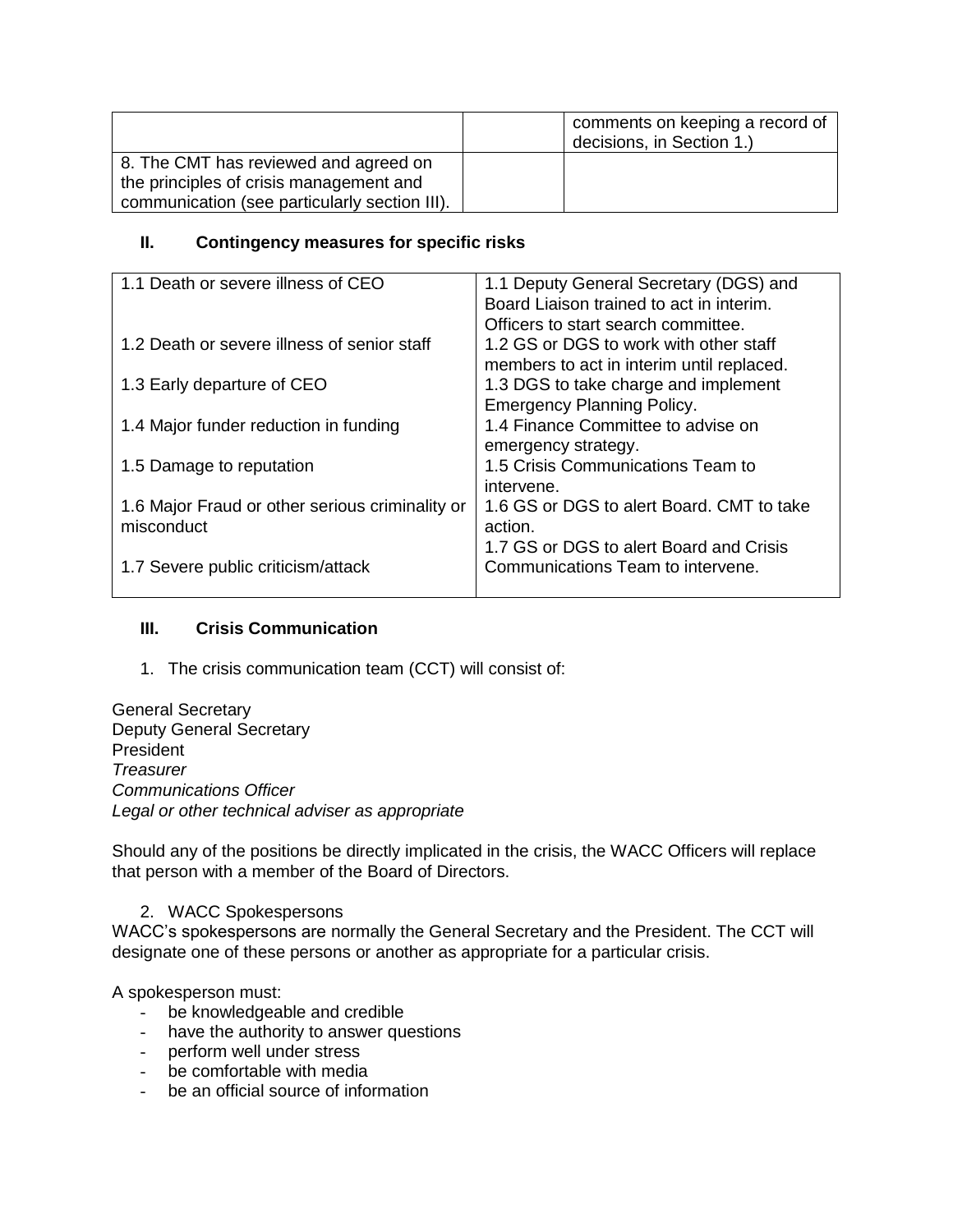- be easily and readily available to the media
- 3. Establishing and maintaining crisis communication channels

| <b>Action</b>                                                                                                                                                                                                                                                                                                                                                                                                             | <b>Complete</b><br>(date) | <b>Comments</b>                                                                                                                                                                                                                                                                   |
|---------------------------------------------------------------------------------------------------------------------------------------------------------------------------------------------------------------------------------------------------------------------------------------------------------------------------------------------------------------------------------------------------------------------------|---------------------------|-----------------------------------------------------------------------------------------------------------------------------------------------------------------------------------------------------------------------------------------------------------------------------------|
| Q&As should continue to be refined and<br>updated bearing in mind the requirements<br>of different stakeholders and the media.<br>NB: Not all Q&As need to, or should, be<br>communicated publicly.                                                                                                                                                                                                                       |                           |                                                                                                                                                                                                                                                                                   |
| An email and a WhatsApp group (or other<br>appropriate channels) will be created for the<br>Crisis Management Team (multiple<br>channels should be used) and all members<br>of the group should be knowledgeable<br>about how to use the channel.                                                                                                                                                                         |                           |                                                                                                                                                                                                                                                                                   |
| The WACC communication officer or<br>designated staff should monitor traditional<br>and social media both to proactively alert<br>WACC management of any negative "trend"<br>that might turn into a crisis as well as the<br>narrative in the midst of a crisis.                                                                                                                                                          |                           |                                                                                                                                                                                                                                                                                   |
| Basic "holding statements" are developed<br>for risk scenarios.<br>NOTE: The timing of initial communications<br>in a crisis depends upon many factors and<br>must be considered carefully. Often there<br>are legal or other reasons which may<br>seriously restrict what can be said, when<br>and to whom. Advice from external persons<br>or bodies may be required before any<br>substantive statement can be issued. |                           | Possible statements are:<br>"We have implemented<br>our crisis response plan,<br>which places the highest<br>priority on the well-being<br>of our members and<br>partners."<br>"We are gathering<br>information about what<br>has happened and it will<br>be reviewed immediately |
|                                                                                                                                                                                                                                                                                                                                                                                                                           |                           | by WACC's Officers."<br>"We will be providing<br>additional information<br>when it is available and<br>posting it on our website."                                                                                                                                                |

The following principles should guide actions and communication:

- \* The wellbeing, safety and security of people affected by the crisis is the absolute priority.
- WACC will respect the privacy of individuals and their families but will, as far as possible, be open regarding its organizational actions.
- WACC's mission and core values will be the baseline of its crisis response.